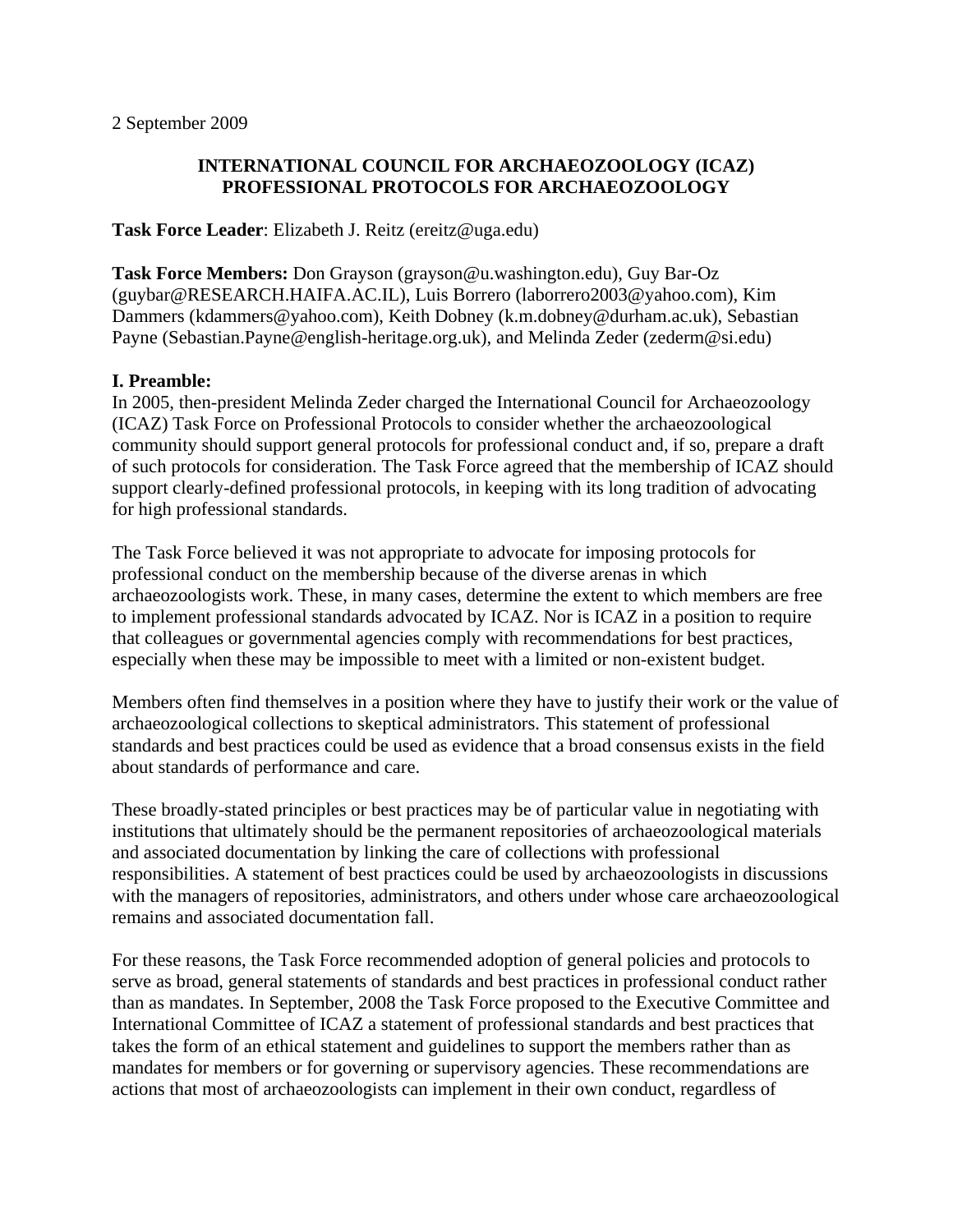working conditions. After an open comment period, these professional protocols were adopted by ICAZ on August 29, 2009.

#### **II. Statement of Intent**

Broadly defined, archaeozoology (also known as zooarchaeology) is the study of animal remains and related materials recovered from archaeological sites, including hard tissues of vertebrates and invertebrates, soft tissues, as well as the biochemical constituents of these remains (e.g., histology, isotopes, genetics, and trace elements). Because archaeozoological remains are used to study a broad range of questions, the goals of archaeozoology are equally wide-ranging, from increasing our understanding of the relationship between people and their environment to refining our knowledge of animal histories. There are multiple pathways to becoming an archaeozoologist, some of which have no social science foundation (e.g., veterinary medicine and paleontology), and others of which emphasize the humanities and history. Training beyond the normal requirements of an entry-level degree in the biological and social sciences, especially in the archaeological sciences, is an important basis for the professional practice of archaeozoology. Archaeozoologists work in diverse settings, ranging from governmental agencies, to private consulting firms, to museums and academic settings. Each of these requires a different suite of skills and each has a different set of work parameters, expectations, and final products. In each case, however, archaeozoologists should be accorded the rank and privileges of other professionals in similar positions.

The intent of this statement is to recommend professional protocols in archaeozoology with regards to the following general areas: professional responsibilities, publication of archaeozoological data, collection care, data archiving, and access to archaeozoological collections and data. The statement does not mandate specific practices or analytical approaches, nor does it attempt to define standards for archaeozoological research. Instead it summarizes standards and best practices in the professional conduct of archaeozoologists endorsed by ICAZ. This statement is intended for use by archaeozoologists, archaeologists and others seeking the services of archaeozoologists, and the institutions that serve as permanent repositories of archaeozoological remains and all associated documentation (e.g., notes, photographs, and data sheets).

Although many of these guidelines are based on professional and ethical treatment of our natural and cultural heritage, increasingly these areas are governed by legal requirements as well. Most countries have rules, regulations, and laws governing the excavation of antiquities as well as their removal from the country of origin, importation into a second country, and final disposition. Within a country, many levels of administrative responsibility may exist. Clearly both the letter and the intent of all requirements pertaining to antiquities should be obeyed. Archaeozoologists must respect the laws of the countries in which they work, as well as respect general ethical principles of scholarship and research, both with regards to archaeozoological materials and to modern reference materials.

# **III. Professional Protocols**

# *A. Professional Responsibilities:*

Archaeozoologists typically work as members of larger projects involving interdisciplinary teams of researchers responsible for different types of finds and aspects of excavation, analysis,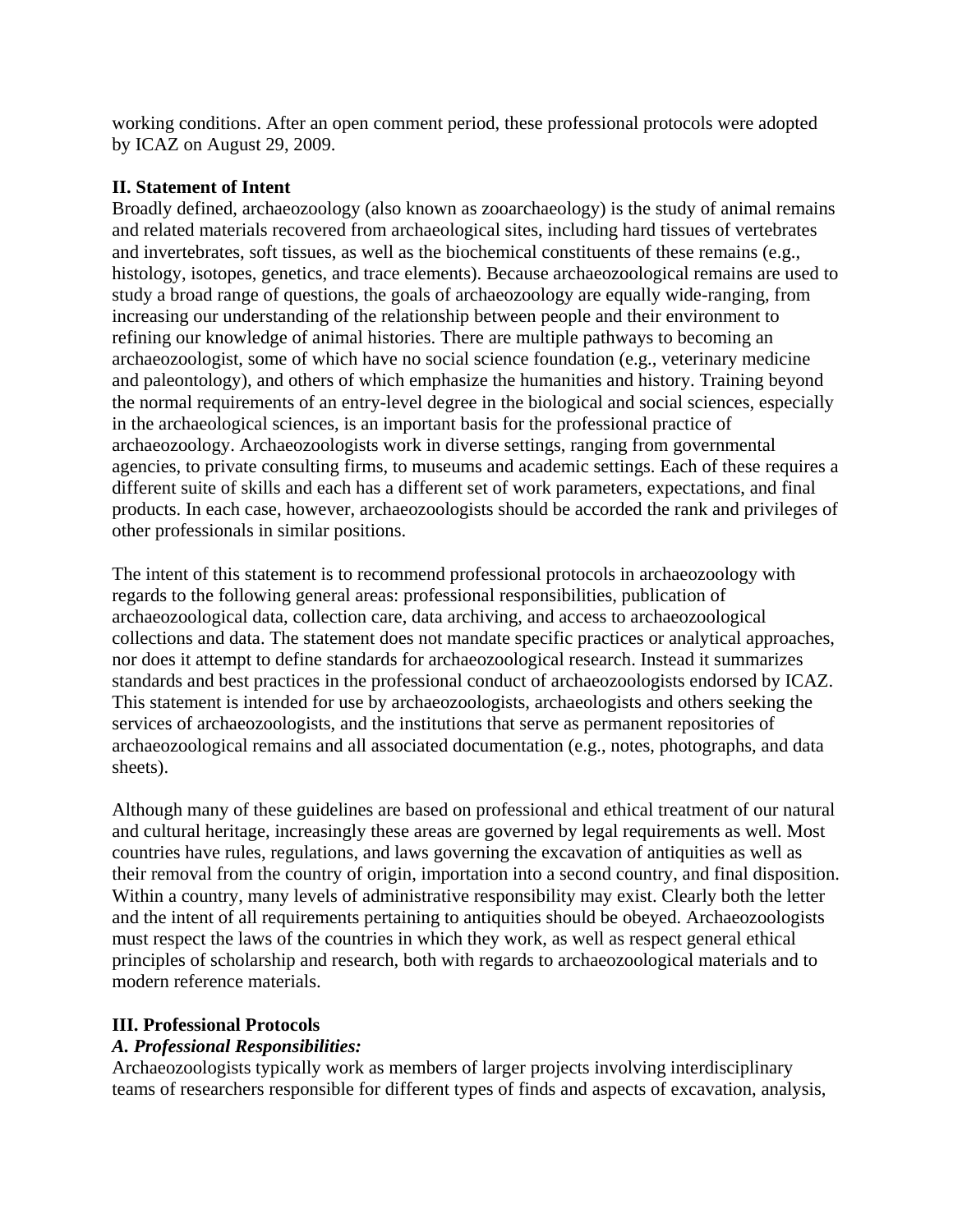and reporting directed by a principal or primary investigator. All parties in these projects share professional responsibilities. Archaeologists should ensure that the archaeozoologist is informed of the overall research objectives of the project, and the specific objectives of the archaeozoological study. It is especially important that archaeologists provide archaeozoologists with accurate, comprehensive, and timely stratigraphic and other excavation information in a way that can be used to direct the archaeozoologist's analysis and assure the timely publication of results of the analysis. Likewise, archaeozoologists should ensure that the principal investigator is informed of the results of the archaeozoological study in a timely fashion and should endeavor to meet the overall research goals of the project.

It is the responsibility of the principal investigator managing an archaeological project to anticipate an archaeozoological component of the project and to assure that a qualified archaeozoologist is included in the project from its outset. Like all aspects of the archaeological record, archaeozoological remains constitute an irreplaceable scientific and cultural resource. It is imperative that these remains be recovered and analyzed using the best possible methods by scholars trained to maximize the interpretive potential of each assemblage. An archaeozoological study draws upon years of training and experience and involves multiple small and large decisions as the archaeological samples are collected, identified, recorded, interpreted, and reported. Thus an archaeozoologist should be included in planning and implementing preliminary surveys, site evaluations, excavation strategies, collecting faunal materials in the field, as well as in all subsequent stages of analysis and publication. These scholars should be provided adequate time, funds, and resources to perform at a professional level.

Archaeozoologists, in turn, have the professional responsibility of assuring that they bring the highest caliber training and expertise to bear on the collection and analysis of archaeozoological remains. They should be committed to collaborating in a positive and responsive way with other members of an archaeological team, as well as to completing and publishing the results of their analysis in a timely way that meets the project goals and the highest professional standards.

Many archaeozoologists serve as principal investigators for excavations. A focus on archaeozoology does not preclude having the training and experience to design and implement field research.

# *B. Publication of Archaeozoological Data:*

Working in an interdisciplinary field, archaeozoologists often contribute to the research of other scholars and require input from these scholars in their own research. The collaborative nature of this work should be reflected in archaeozoological and archaeological publications. This includes active consultation with collaborators while publications are being written and proper acknowledgment of collaborators' input through appropriate acknowledgment or co-authorship. Unattributed quotations or extensive paraphrasing of material without attribution is unacceptable.

Archaeozoologists should make every effort to publish the results of their research within a reasonable amount of time. They should also strive to assure that published data are presented in a way that maximizes their utility to future scholars. Although it is usually impossible to publish archaeozoological data in full, publications should contain enough basic information on analytical procedures and results to enable future scholars to evaluate the soundness of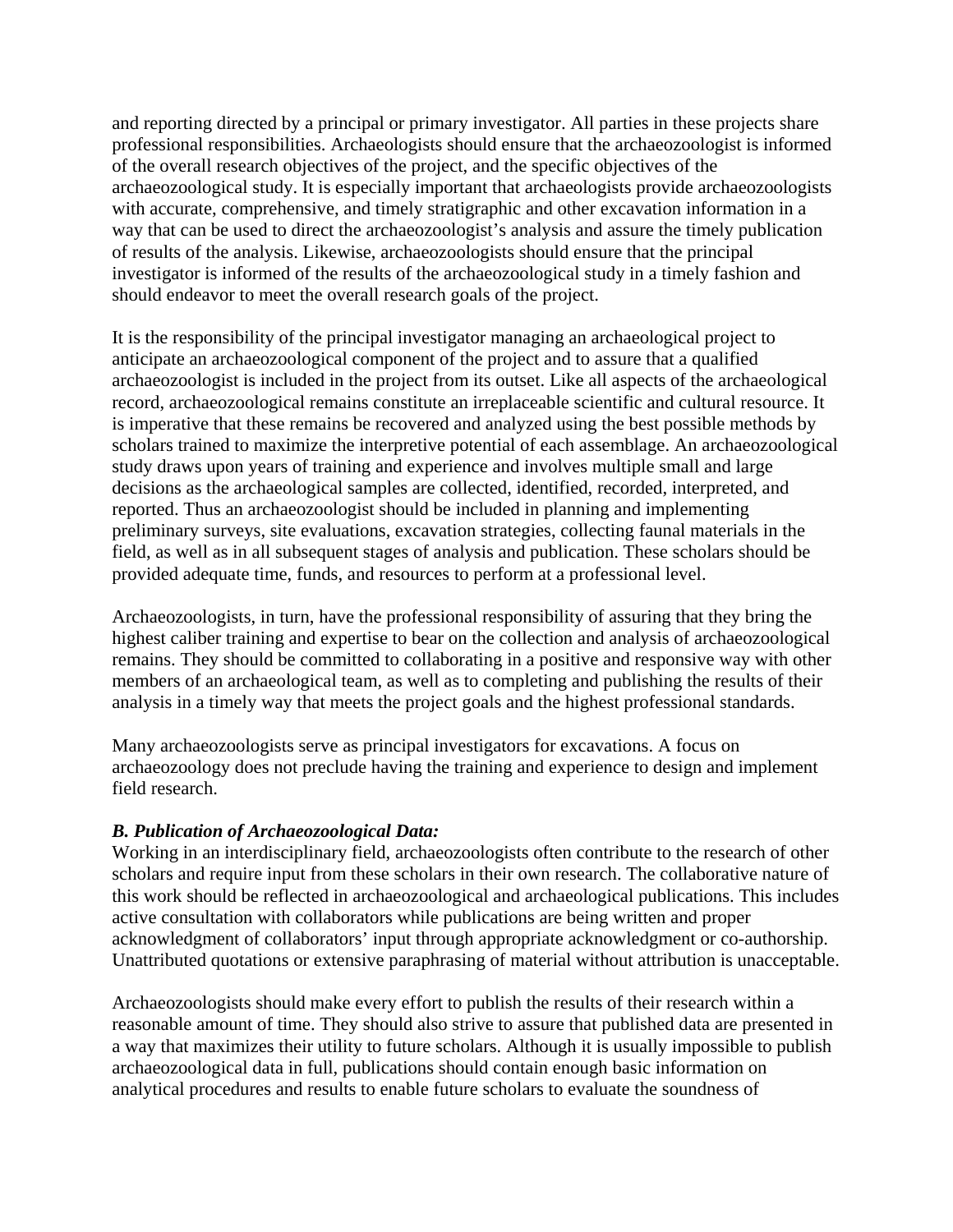conclusions drawn and to replicate, to the extent possible, results presented, as is characteristic of any competent scientific report. Thus, methods used to calculate various indices (e.g., Minimum Number of Individuals, Minimum Number of Elements, and age profiles) should be explained, sample sizes used to compute these indices should be indicated, and the location of the materials and all unreported data and documentation should be provided. All agencies and/or authorities that supported the research should be supplied with copies of publications resulting from the project. All reports and publications should, either in the text or in the acknowledgments, identify the permanent repository where the materials and associated documentation are curated.

The question of authorship and co-authorship should be arranged by mutual consent within the research team early in the project. Specific agreements should define the role of the principal investigator, the archaeozoologist, and other specialists in one another's publications. Sometimes the publication source itself has policies about authorship and attribution. Every person listed as a co-author should have ample time to read the manuscript and agree to be included as an author. Members of the research team who contributed to the work but who are not included among the co-authors, as well as the funding sources, should be recognized in the acknowledgments. Copies of presentations, reports, and publications should be provided to principal investigators, who are responsible for reporting the results of the research to the funding source.

#### *C. Collections Care*:

Prior to excavation, a principal investigator should enter into a formal agreement with an official repository whose mission is to care for materials and associated documentation as a public trust for the benefit of society. This might be either a public or a private institution, but the institution should have formal collection management documents addressing acquisition, removal, deaccession, loan, and access policies such as those recommended by the International Council of Museums (http://icom.museum) and the American Association of Museums (www.aamus.org), among others. Such management policies should stipulate standards of care regarding physical resources, financial resources, personnel, rights to research materials, conservation, and other activities typically associated with collection stewardship. Although limited space and the costs of curation sometimes are used as arguments to discard unstudied remains or those considered "unidentifiable" during the initial study, this destructive practice should be avoided. All attempts should be made to preserve all of the archaeozoological collection for future research.

Archaeozoological remains and associated documentation are irreplaceable archaeological resources and should receive the same high-quality care provided to all vouchers for original research. It is essential they be available for restudy when new questions arise or for examination using new methods. They should be housed in public repositories or similar facilities that have as their mission the care of collections, dissemination of knowledge derived from collections-based research, and facilitating access to collections by scholars as described above. Every attempt should be made to keep all components of a collection together in a single repository. Formal documentation should be kept of loans sent to other specialists for analysis, and loaned material should be returned to the permanent repository upon the completion of the analysis. The repository should receive copies of reports and publications.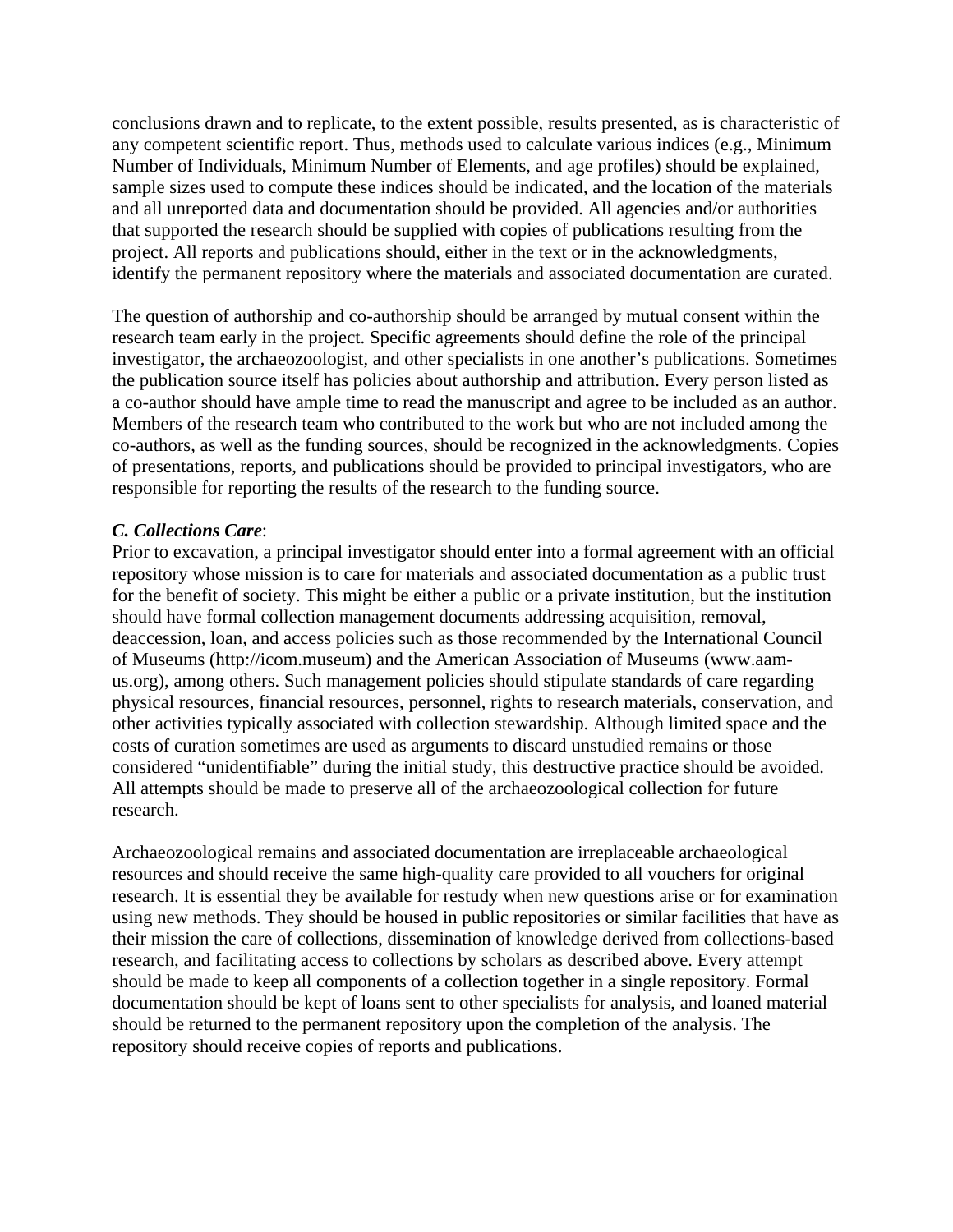Destructive analysis (e.g., AMS dating, genetic analysis, and isotope analysis) may provide information that is not otherwise available; however, decisions about destructive analysis should be taken carefully with the likely benefits balanced against the loss of the material, and consideration as to whether the information might be obtained without destruction or at a future time. The process should be carefully documented.

# *D. Archiving Archaeozoological Data:*

Archaeozoologists should expect that their results will be re-analyzed by future researchers. Courtesy requires that original researchers should be consulted before re-analysis, whenever possible, but the original scholar may be unable to assist with the re-analysis. Therefore, records should be understandable on their own merits, without needing the original researcher to explain them. Abbreviations, codes, and private notations should be either fully explained in publications, referenced to a readily available, reliable source, or avoided.

Data should be recorded on the highest-quality medium available, preferably of archival-quality. If archival-quality media are not available, the materials and the records should be stored in a form that will minimize damage by environmental hazards and human error. Special thought should be given to the medium on which data are archived because many digital formats are unlikely to remain accessible without regular updates. Records on high quality or archival paper are recommended as a backup to digital formats.

Copies of the raw data and associated documentation should be archived with the archaeozoological collection (see below) along with information about which samples were and were not included in each study. Documentation of all samples taken for destructive analysis should be stored with the collection. Similar documentation should be kept of materials loaned from the collection for study or display. Hard and electronic copies of reports and publications should be curated by the permanent repository.

#### *E. Access to Collections and Data*:

In many cases, archaeozoologists do not own either the materials they study or the data they produce. As scholars, archaeozoologists not only have an intellectual responsibility to the material they study, but they should know their legal rights and responsibilities as well. These vary depending upon the country, state/province, and institution. Data should, in principle, circulate freely, although this goal may be modified in accordance with requirements of employers, funding sources, governmental regulations, agreements with indigenous communities, and similar restrictions. Although archaeozoological collections and the data recovered from them may be treated as proprietary while actively being studied, an unlimited proprietary attitude toward collections or analytical data is inappropriate. The formal policies of the final repository will often stipulate the conditions of access, thereby avoiding conflicts over this issue.

In most cases, archaeozoological data are developed with public funds and thus are part of the public record. As a general rule, data should be available to anyone who asks for them. Nonetheless, scholars wishing to restudy material should recognize the professional association that exists between researchers and the materials they study. Once the work on a particular sample has been completed, however, the individual or individuals who conducted and published